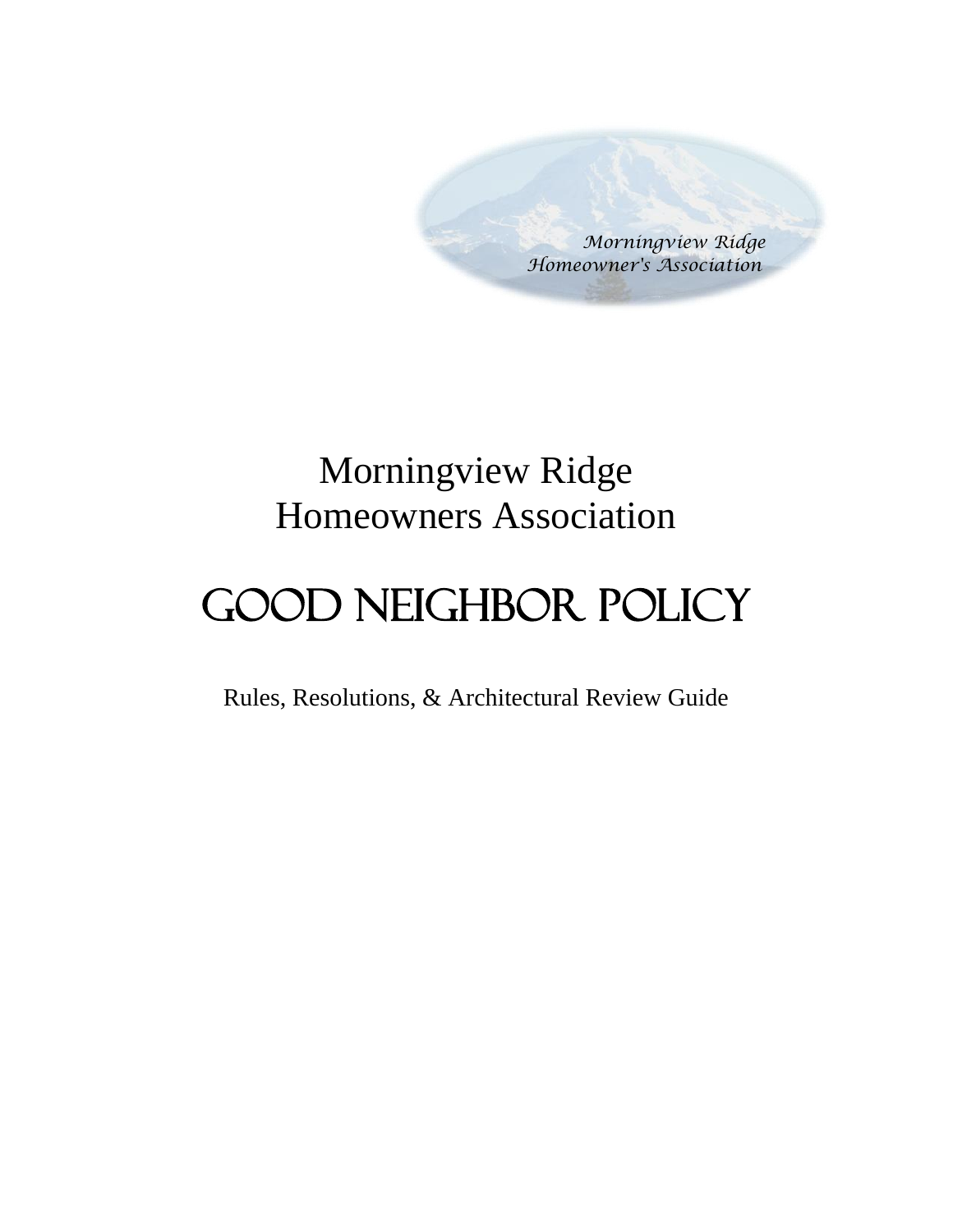## **Mission Statement**

It is the Mission of the Morningview Ridge Homeowners Association to promote a safe, enjoyable, and harmonious environment while assisting members in maintaining their investment.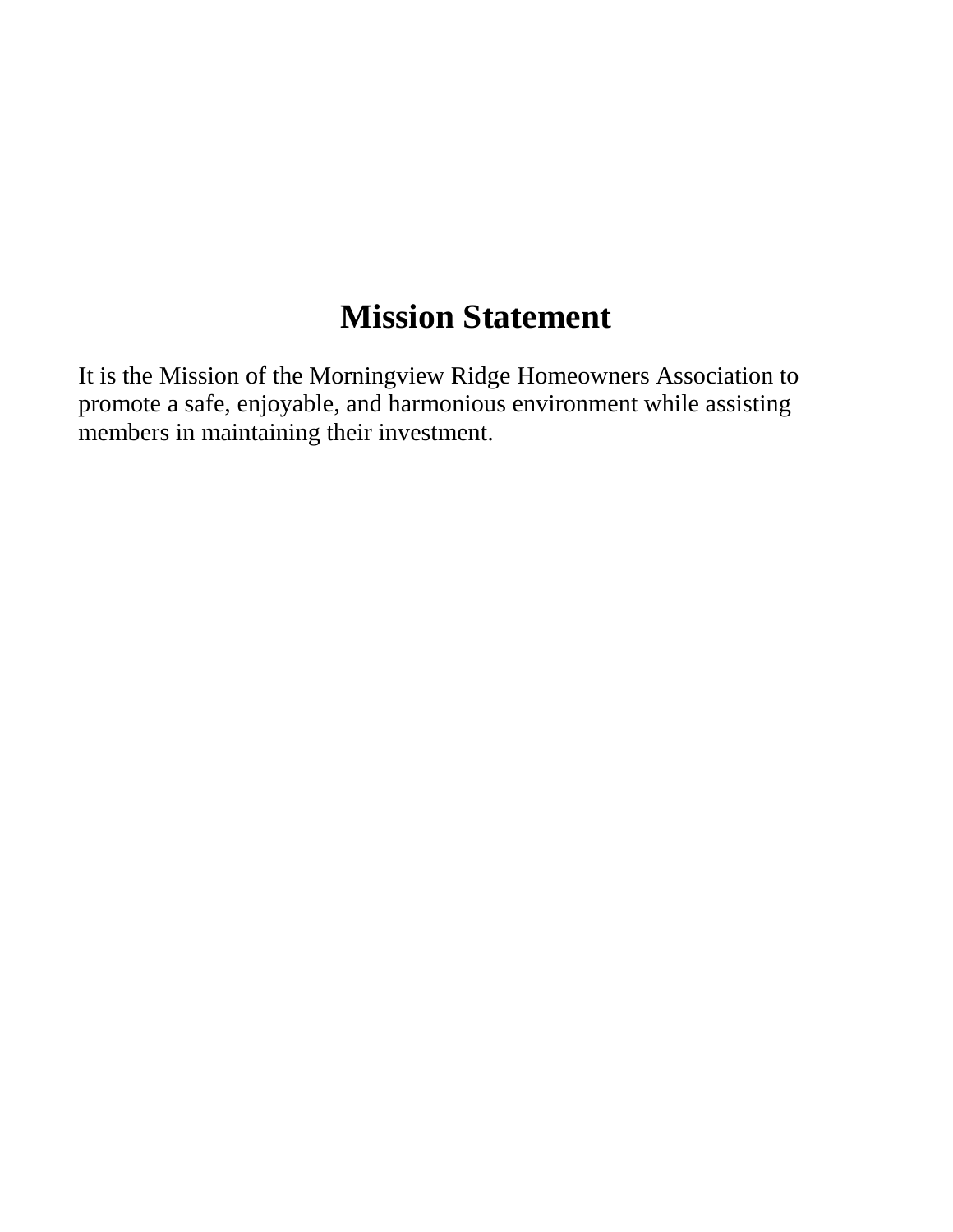## **Table of Contents**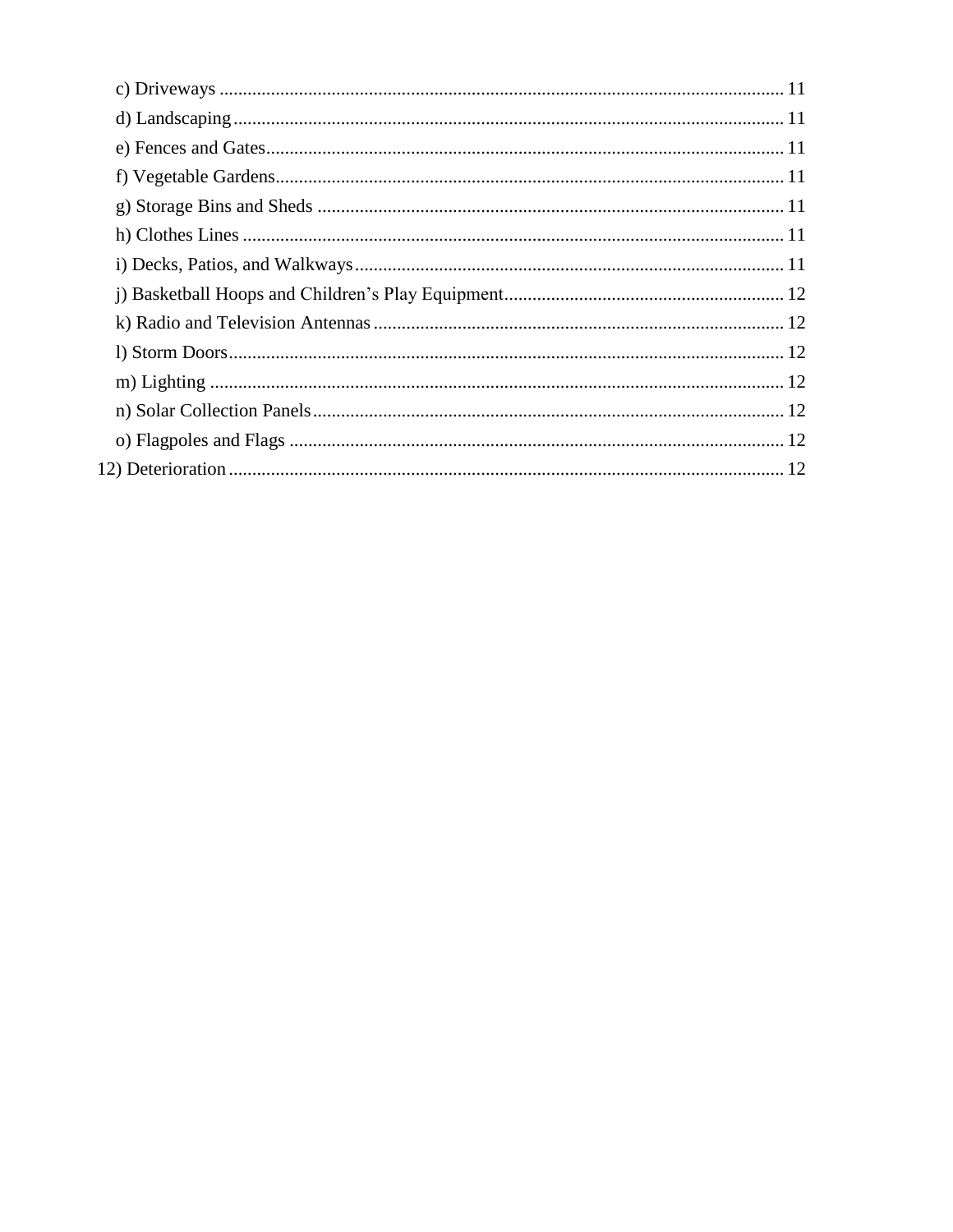## **Objective of this Document**

This document serves four purposes. It is to be used as a guide to homeowners in maintaining MVR as a first class community, including complaint and violation procedures. It contains the Rules & Resolutions adopted by the Board of Directors. It details assessment and collection procedures, and it defines the Architectural Control Committee's (ACC) purpose and actions. Your help in seeing that the provisions of this booklet are carried out is welcomed and appreciated.

This document does not supersede the legally binding Revised Code of Washington, Title 64, Chapter 64.38, Homeowner's Associations and Title 24, Nonprofit Corporations and Associations, the Articles of Incorporation, the Covenants, Conditions, and Restrictions (CC&Rs), or the Bylaws of MVR HOA. Members should have received a copy of the CC&Rs when they purchase their property. A copy of the CC&Rs may also be found on the MVR website, http://www.morningviewridge.com/. The CC&Rs provide a framework for any written rules, resolutions, and guidelines adopted by the board and the ACC.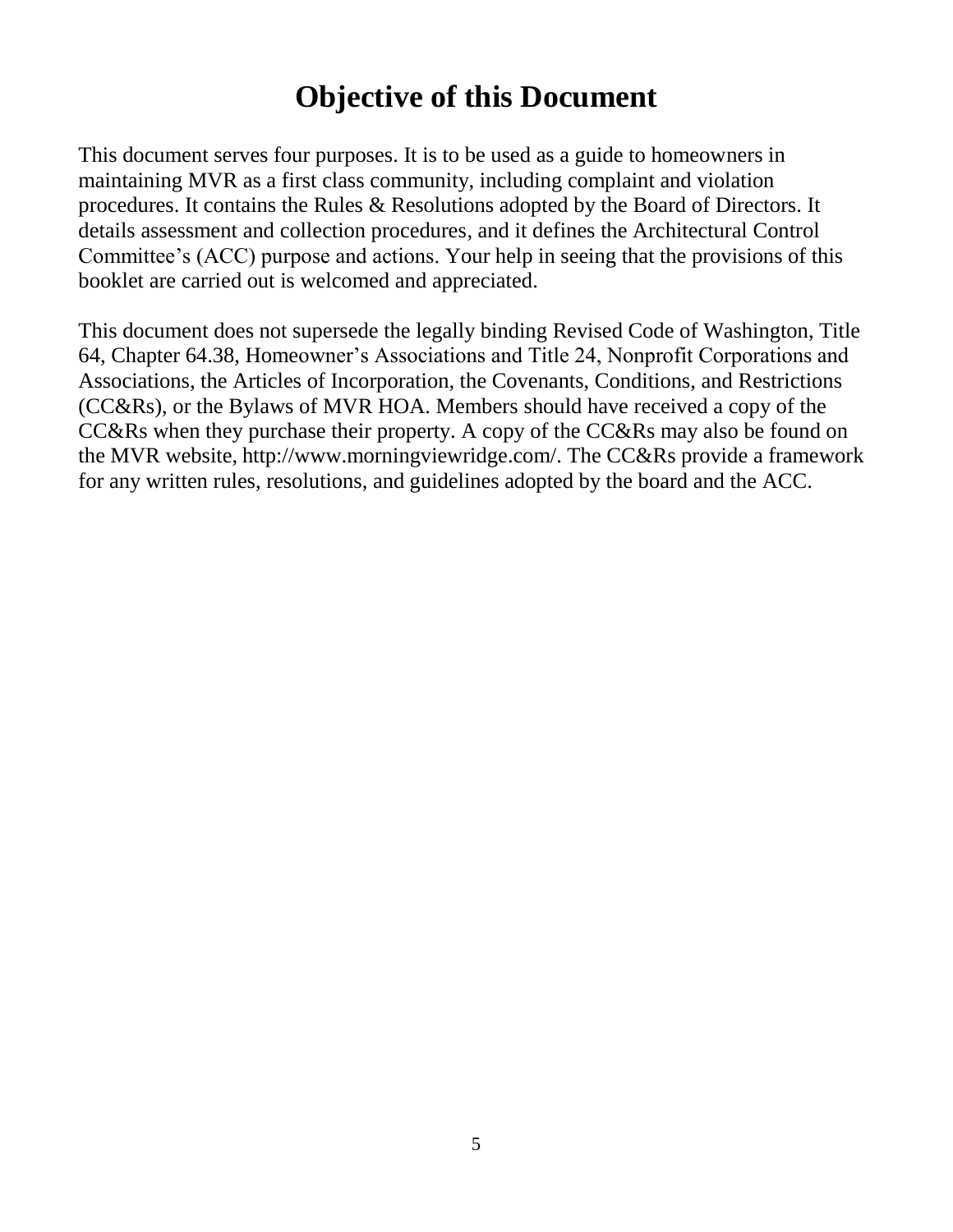## **Article I Morningview Ridge, a First Class Community**

The Morningview Ridge CC&Rs state "Each owner shall have the obligation to maintain his lot and any building or improvements located on the property to the standards appropriate for a first class residential community." Owner are responsible for the activities and conduct of their household members, tenants, guests, and pets, including compliance with the CC&Rs, the Bylaws, and this Good Neighbor Policy. With this in mind, we make every effort to be an association of friendly members who respect their neighbors.

## **1) Problem Resolution**

One of the goals of the MVR HOA is to encourage amicable community living. Positive communication with your neighbors is the best solution to many problems. All residents must share in this responsibility. The enforcement procedures contained herein should only be used as a last resort after all attempts have been made by the parties involved to resolve the issue.

#### **a) Grievance Procedure**

Any member or resident may write a letter or email to the board or managing agent, giving a full and detailed account of the problem, including who (owner/tenant name and/or property address), what, when, and where.

- Any member or resident filing a complaint must identify themselves.
- In a bona fide emergency, the manager will accept a telephone call, with a written complaint to follow.
- Any member or resident filing a complaint still has the right and responsibility to file a complaint with the police or other civil authorities, if appropriate.

If the original problem persists, the member or resident may file additional written complaints with the Association.

#### **b) Dismissal of Grievances**

The board or managing agent reserves the right to dismiss any complaint if:

- It is of a frivolous nature
- Its intent appears to be harassment
- It is vague and lacking in necessary concrete details
- It is reported anonymously
- If the infraction is not included in the CC&Rs or this Good Neighbor Policy

## **2) Enforcement Procedures on Violations of Rules**

The board or managing agent, after receipt of a complaint or observance of a violation, will mail to the homeowner in violation a letter stating the nature of the complaint and the penalty, if any.

- The name and the lot number of the person filing a complaint will not be released except to the board members.
- The letter from the managing agent shall include a statement providing the resident in violation with an opportunity to respond to the alleged violation. This statement shall be worded in a manner that allows for and encourages this response.
- The violation must cease or be corrected immediately unless otherwise specified in the letter.
- Anyone against whom a fine has been assessed shall have the right to be heard by the board or its authorized representative. Any request for such a hearing must be submitted to the board in writing.
- All expenses incurred by the Association, including all legal and collection costs, will be assessed to the lot whose member is in violation.

On the FIRST VIOLATION, a courtesy letter will be sent. This will be a friendly reminder about the CC&R of which they are in violation. The letter shall **warn of a \$75.00 fine** if the violation is not corrected within the specified amount of time given to correct said problem.

On the SECOND VIOLATION of the same rule, the second letter will be sent. The second letter will **impose a fine of \$75.00** and will also **warn** of doubling the fine (**\$150.00**) if the violation is not corrected within a specified time frame or an established date.

On the THIRD VIOLATION of the same rule, the third letter will be sent. The letter will **impose a fine of \$150.00** and will also **warn** of doubling the fine (**\$300.00**) if the violation is not corrected within a specified time frame or an established date.

On the FOURTH VIOLATION of the same rule, the fourth letter will be sent. The letter will **impose a fine of \$300.00**. The letter will **warn** that all further notices of the same rule will incur additional fines of **\$300.00** and that a lien may be filed against the property in an attempt to collect the fines. If the violation continues, the board or managing agent will proceed with further action (i.e. liens, legal action etc) as provided for in CCRs Article V Paragraph 5.9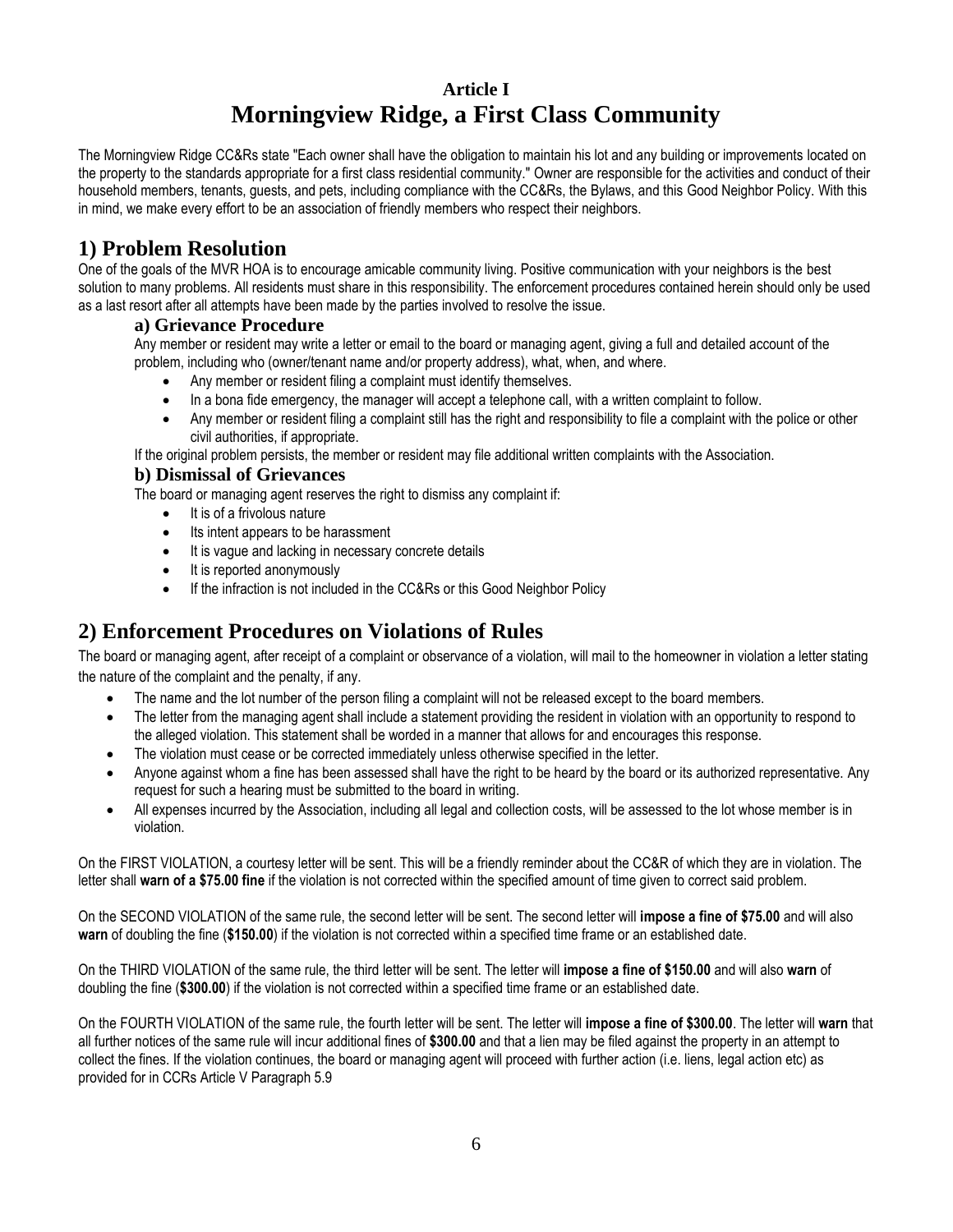## **Article II Rules and Resolutions adopted by the Board of Directors**

#### **1) Maintenance Activities Exception**

To the extent that exterior painting, landscaping or reconstruction is performed that restores the property to the original approved state, no ACC approval is required. Exterior painting may only utilize the identical existing color scheme to qualify for this exemption. Landscaping maintenance may include the removal and replacement of existing plants that have died or become overgrown or unsightly over time with plants of a similar nature, except that removal of trees in excess of 15 feet in height requires prior written approval of the ACC.

## **2) Welcome Home Decorations for US Service Members**

Temporary decorations for the purpose of welcoming members of the US Armed Services returning from overseas deployment do not require approval from the Board of Directors or the ACC so long as the decorations do not obscure traffic signs or impair the flow of vehicle or pedestrian traffic. All Association common areas may be utilized for said decorations so long as the decorations used do not damage common areas or create a safety hazard. The member placing the decorations is responsible for removal of the decorations within 7 days. Decorations may not be placed on other member lots without prior approval of the owner.

## **3) Vehicles**

#### **a) Commercial Vehicles**

Commercial Vehicles shall be defined as any automobile, SUV, truck, or van that is configured or marked for a business purposes in such a way as to create a significant adverse visual impact on the property or an annoyance or nuisance to the surrounding owners by reason of, but not limited to, noise, parking or exterior appearance. Examples include, but are not limited to:

- Vehicles with roof racks for materials or equipment.
- All trucks with open sided flat beds, or dump beds
- Trucks with more than 6 wheels.

#### **b) Parking**

Vehicles are not to be parked on lawns, sidewalks, vacant lots, or common areas. All homeowners are to ensure their guests comply with these rules.

No inoperable vehicles, boats, motorcycles or other motorized apparatus shall be stored on the premises or the streets within the community. This provision also applies to utility trailers and vehicles with expired tabs. If it cannot be driven on public roads, it will be considered inoperable.

A trailer, truck camper, motor home, boat, or boat trailer will be considered in violation of the parking restriction if it is found to be stored on the property intermittently, but on a regular basis and not screened as defined in the CC&Rs. This would include the routine storage of work and utility trailers when not in use, even where those trailers are used on a daily basis. No trailer, truck camper, motor home, boat, or boat trailer should be stored overnight on any lot more than 7 days in any 30 day period unless properly screened. Reasonable accommodation can be made under unusual circumstances, but application for a variance from this rule should be made to the managing agent or board in advance.

#### **c) Off-road Vehicles**

Dirt bikes, ATVs, or other off-road vehicles are not permitted to be driven within the Morningview Ridge community.

## **4) Portable Storage Structures**

A Portable Storage Structure is any container, storage unit, shed-like container or other portable structure, other than an accessory building or shed complying with all building codes and land use requirements, that can or is used for the storage of personal property of any kind and which is located for such purposes outside an enclosed building.

The use of portable storage structures are allowed under the following conditions:

1. The ACC must pre-approve the proposed location and duration prior to placement of any portable storage structures.

2. There must be no more than one (1) grouping of portable storage structure(s) per property and the aggregate size of the grouping must be no larger than ten (10) feet wide, twenty (20) feet long and ten (10) feet high.

3. A portable storage structure must not remain at a property in excess of seven (7) consecutive days, and multiple placements at any one property must not exceed fourteen (14) days in any calendar year.

4. The portable storage structure(s) must be set back a minimum of five (5) feet from all property lines and may not encroach on sidewalk or roadway right of way.

5. The portable storage structure must be placed on an asphaltic or concrete surface.

6. Portable storage structures associated with construction at a site where a building permit has been issued are permitted for the duration of construction and shall be removed from the site within seven (7) days of the end of construction or any pause in construction.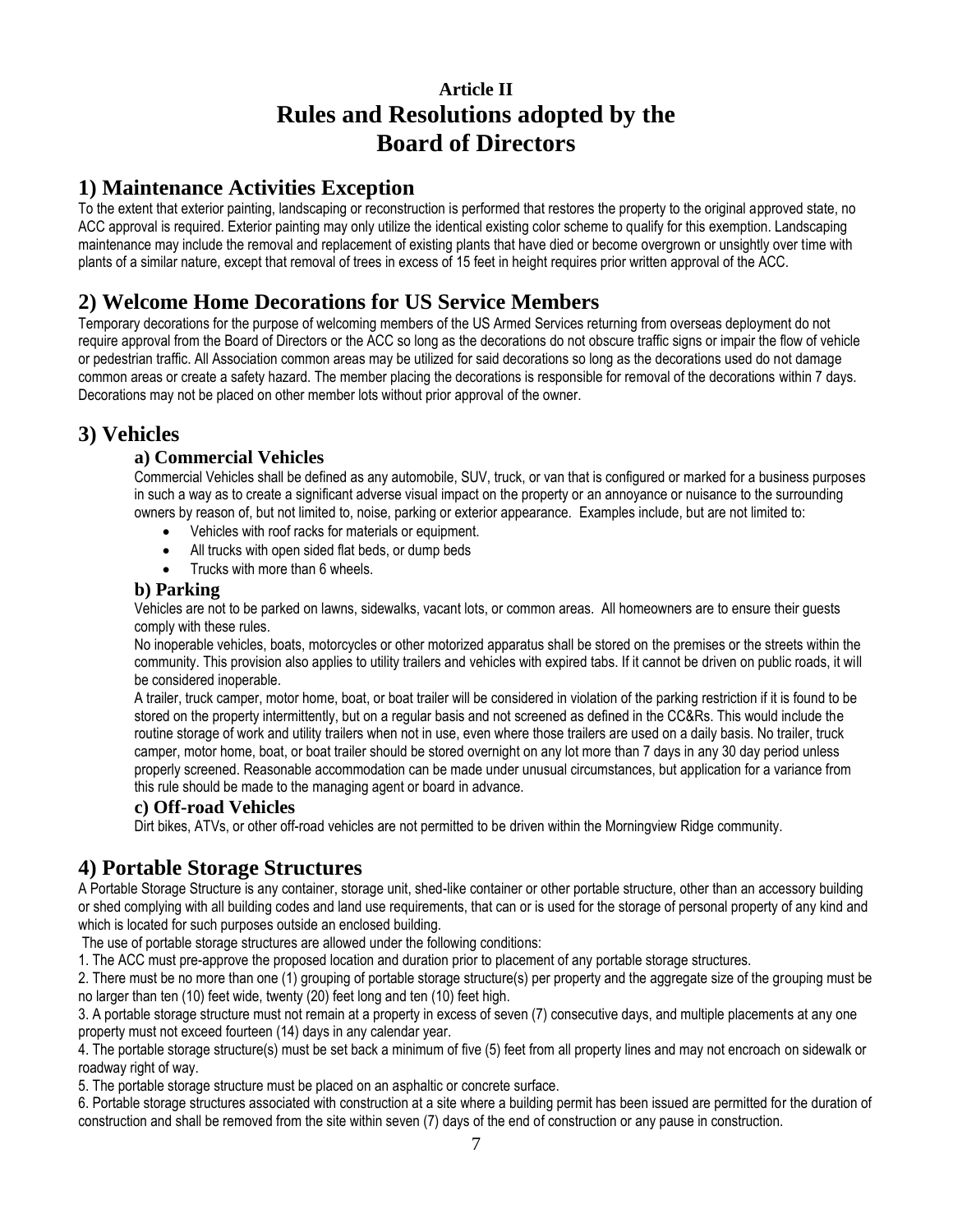7. The ACC may approve extensions or exceptions to the above requirements at its discretion, except in no case may a portable storage container be located on the street or sidewalk, or remain at a property for more than 14 consecutive days. (9/19/2012)

## **5) Commentary on CCR Article 14.10 Animals**

Only household pets will be permitted on lots unless legal documentation from properly licensed physicians or authorities is presented to the board of directors that an animal is a registered service or companion animal. No more than three (3) pets total may be kept. Dogs are to be on leashes and supervised when outside of the confines of the owner's lot. No pets shall be left leashed to trees, shrubs, street light poles, or other natural or manmade features of the common areas. Pet owners will immediately remove pet waste from any location within the Morningview Ridge Homeowners' Association. The owner of a pet is financially responsible for any damage done by the pet to the common areas.

Pet owners must control barking or any other frequent, repetitive noises from pets that interfere with the peace and comfort of their neighboring residents.

#### **6) Commentary on Owners, Landlords, and Tenants**

Any Association member who leases or rents their lot to others retains full responsibility for the tenant's actions, including, but not limited to: Use, maintenance, and care of the lot.

- Informing tenants (& providing them with copies) of the Good Neighbor Policy and the CC&R's, which can be found on the MVR website: [http://morningviewridge.com](http://morningviewridge.com/)
- The activities, conduct and compliance with the CC&Rs and the Good Neighbor Policy by any tenants, tenant's household members, pets, and guests.
- Any property damage arising from any acts by any tenants, tenant's household members, pets, or guests.

In the event the homeowner cannot or will not enforce the rules, the board or managing agent will enforce them. All fines and other enforcement expenses will be assessed against the member who owns the lot in which the tenant resides. An owner's private information will only be distributed to property managers if the Association has a signed "Privacy Act Form," which can be found on the MVR website [http://morningviewridge.com](http://morningviewridge.com/)

## **Article III Assessments and Collections**

The annual assessment is due before January 31<sup>st</sup> of each year. The assessment is delinguent after the 31<sup>st</sup> of January each year.

#### **1) Delinquent Assessments**

Any assessment not received by January 31st is delinquent and subject to a late charge. For each delinquent account, the managing agent will mail the member a notice of delinquency including the amount of the delinquent payment. The managing agent will send at least one (1) notice by certified and one (1) notice by regular mail warning that a lien will be filed against the property if payment is not received. The managing agent will review all accounts delinquent two or more months and will authorize special collection procedures, including but not limited to:

- Filing a lien and adding cost of legal fees to account
- Submitting to legal counsel and/or collection agency
- Filing a personal judgment and pursuing garnishment of wages and assets
- Filing a complaint in the courts
- Foreclosing on the lien (you could lose your property)

## **2) Late Charges**

Any assessment not paid within thirty (30) days after it's delinquent date shall bear interest at a rate of 12% per annum in accordance with the governing documents and state statutes. The procedure to collect unpaid late charges will be the same as specified above in "Delinquent Assessments."

#### **3) Collection Expense**

All expenses incurred by Association including all legal costs, fees of collection agencies, and fees to release a lien will be assessed to the homeowner, and further are subject to all the provisions specified above in "Delinquent Assessments" and "Late Charges."

## **4) Waiver of Collection Procedures**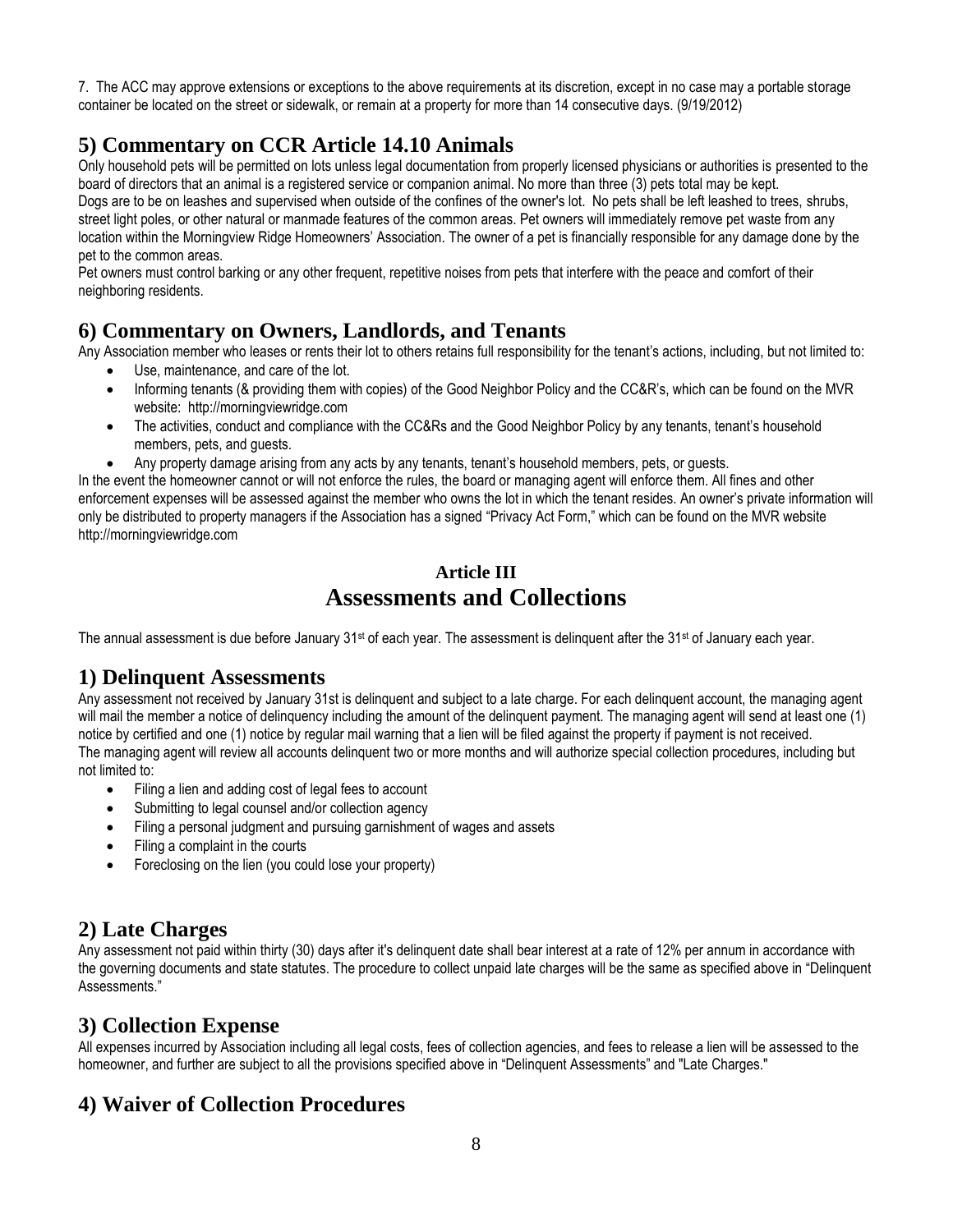The board reserves the right to waive these procedures when a member notifies the managing agent that a special hardship exists and the board agrees in writing to waive these procedures for a specified period of time.

## **Article IV Architectural Control Committee**

The CCRs require that the Association have an ACC to review and approve most changes to the visible portions of members' property. The ACC consists of three association homeowners, at least one of whom is a board member. An ACC member is appointed by the board for a one-year term.

## **1) Purpose of the ACC**

The purpose of the ACC is to create and preserve an attractive, harmonious design in our community. It is widely recognized that discordant architecture, materials, colors, and styles can detract from the appearance and property values of a neighborhood. But it is also widely known that individual families need to have the ability to use their land as they desire. It is the job of the ACC to balance the needs of the individual families with the needs of the entire community. Because we are all neighbors in relatively close proximity, it is to everyone's benefit to have an ACC to protect the interests of the community. The most equitable way for this committee to function is to require all external modifications, with a few basic exceptions, be reviewed by the ACC for approval.

## **2) ACC Approval Requirements**

To the extent that exterior painting, landscaping or reconstruction is performed that restores the property to the original approved state, no ACC approval is required. CCR Article XI, Section 11.1 requires the approval or disapproval of the following:

- The construction of any structures, additions, and alterations or any building, fence, wall or other structure on owner's property. This includes the installation, erection, or construction of any solar collection device.
- The construction of private roads or driveways.
- The landscaping, remodeling, exterior repainting or alteration, reconstruction, or alteration of any structure, road, driveway, or other improvement on or to an owner's property.

## **3) Review Criteria**

The ACC will evaluate all submissions on the individual merit of the application. Judgments of acceptable design are based on the following general criteria:

- All projects will be reviewed first to be sure they are consistent with the CC&Rs.
- Projects must be compatible with the applicant's house, adjoining houses, and the neighborhood. Compatibility includes size, style, quality of workmanship, materials, and color.
- The topography of the lot and its location within the community will be considered in conjunction with the project design. Projects should relate favorably to the landscape, existing structures, and the neighborhood. Primary concerns are access, view, sunlight, ventilation, and drainage. As a common courtesy, neighbors should be informed of all exterior changes as most exterior alterations have an impact on adjacent properties.
- Since color can do much to lessen or increase the impact of the proposed structure, considerable weight will be given to this detail.

## **4) Responsibilities of Homeowner**

The ACC will not knowingly approve a project that is in violation of any building or zoning codes. The responsibility of compliance rests solely with the homeowner, who will be held responsible for any building violations and the penalties they incur.

ACC approval does not waive the necessity of obtaining the required Pierce County permits. Obtaining a Pierce County permit does not waive the need for ACC approval.

All construction or alterations approved by the ACC must be commenced within six months following the date of approval, and must be completed within one year of the approval date. In the event that construction/alteration is not commenced within the six month period, the approval of the ACC will be considered void. The homeowner must then resubmit the application for approval before undertaking the project. There shall be no deviations from the plans and specifications approved by the ACC without the ACC's prior written consent.

## **5) Submitting an ACC Request Form**

The homeowner should complete the ACC Change Request Form, including any additional information or supporting documentation that may be required. To ensure timely review and action on requests, homeowners are encouraged to provide complete, detailed information, including pictures, diagrams, color charts, or other information that supports the application. ACC members will review applications, and will respond to the homeowner within fifteen (15) days.

The ACC may: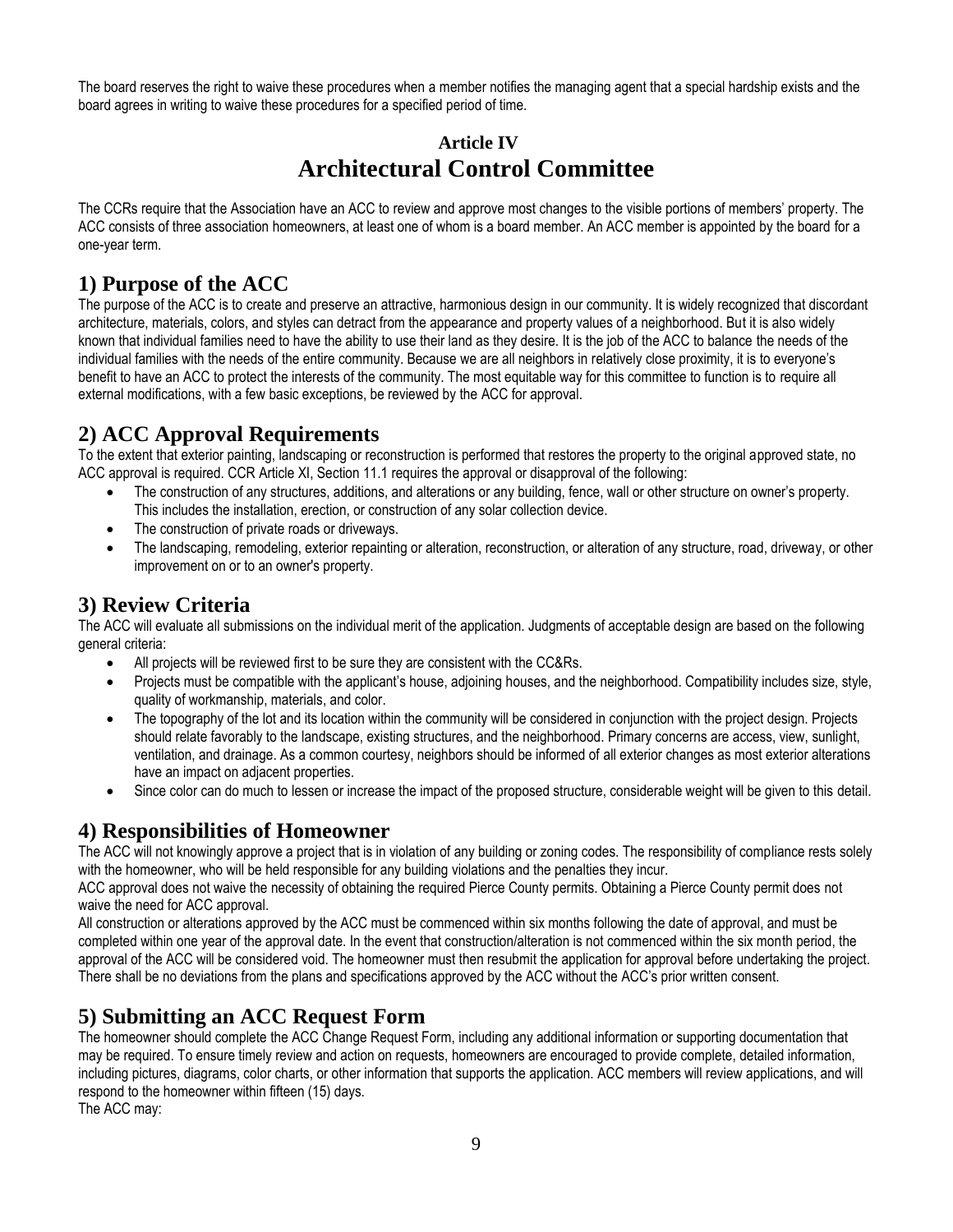- Determine that an application is incomplete and request additional information from the homeowner
- Unconditionally approve the application as submitted
- Conditionally approve the application, stating the condition(s) in writing
- Deny approval of the application, stating the reasons for denial in writing

Note: Any calculation of time related to the processing of an application will not start until the application is received by the ACC, complete with all required attachments.

## **6) Notification of Approval or Disapproval**

Homeowners will be notified in writing when their application has been approved or disapproved. The ACC reserves the right to refuse permission for a project that may be viewed as detrimental to neighboring properties or the community as a whole. If an application is denied, the applicant may resubmit the request to the ACC if new or additional information demonstrates its acceptability. No work should commence until approval has been received in writing from the ACC. Homeowners are advised against purchasing materials prior to receiving written approval.

## **7) Failure to Submit Change Request Form**

If a homeowner begins or completes a project considered under the jurisdiction of the ACC, he will be required to submit a written proposal for review and will be fined by the Association according to the established fine schedule. It is not the intention of the committee to be punitive but to ensure that projects are in line with the neighborhood standards.

#### **8) Non-Compliance**

If the ACC does not approve a project, and the homeowner does it anyway he will be fined by the Association according to the established fine schedule and will be required to remove what he has done. If he does not take action to remove the completed work, the Association will hire appropriate contractors to remove the work and the homeowner will be billed for it.

#### **9) Appeals Process**

If an appeal is desired following disapproval, the homeowner is requested to work with the ACC to reach a resolution. If a resolution cannot be reached, an appeal can be made to the Board. Homeowners may present their case to the board at any board meeting provided the homeowner notifies the board of any such appeal at least 48 hours prior to the meeting. Upon hearing from the homeowner and any other concerned person, the board shall render a decision, and such decision shall be final.

**Special Note** Homeowners should contact the ACC and request that it issue a letter approving any variance from the Design Guidelines in the case of buildings that have been constructed and changes that have been made prior to the adoption of these Guidelines. By obtaining such a letter a homeowner will protect himself and any purchaser of his home from being charged with a violation of the Guidelines.

#### **10) Rules and Guidelines**

Paragraph 10.3 of Article X of the CC&Rs gives the ACC the authority to adopt written rules and guidelines which can be used to further the intents and purposes of the CC&Rs. These guidelines are not intended to be a set of all-inclusive regulations, nor are they laws. They are designed to specify what is most likely to be approved in typical circumstances, and to assist all residents in maintaining high standards of design and compatibility. Special circumstances regarding one property may allow the approval of an application which might be denied at another location. Each application for these and other projects not covered by these guidelines will be reviewed on a case by case basis The Rules and Guidelines address improvements for which homeowners will most often submit applications to the ACC as well as proper maintenance of lots. They are not absolute and irreversible dictates. However, the closer these guidelines are adhered to, the more harmonious and aesthetically pleasing the community will be. The ACC is open to other ideas and suggestions. Changes to these guidelines can and will be made as time goes on.

#### **11) Home Changes & Enhancements**

This section provides guidance on structural and decorative changes and enhancements to the home itself.

#### **a). House Colors**

Repainting exterior of a house using the existing, identical color scheme is considered routine maintenance and does not require ACC approval. All proposed color changes to the exterior of a house must be submitted for approval by the ACC. Color samples must accompany all requests. When evaluating the impact of proposed color changes, the committee will consider criteria such as compatibility of the proposed change with color schemes that were originally established in the neighborhood and compatibility of the proposed color change with surrounding house colors.

#### **b) Roof Materials and Color**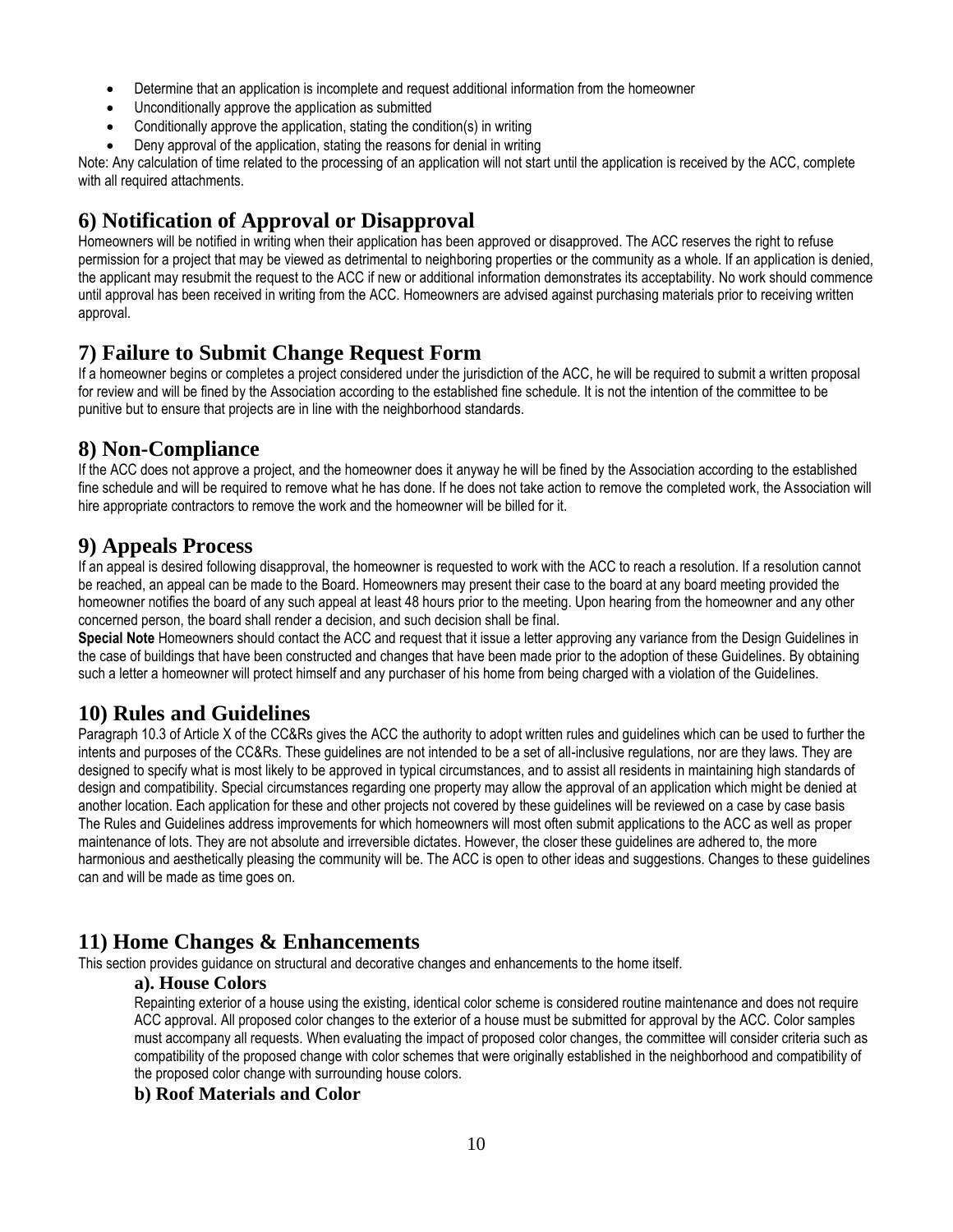Re-roofing with existing or nearly identical material and color requires no approval from ACC. When material and/or color changes are requested, the homeowner will provide material and color samples with the Change Request Form submitted for ACC review.

#### **c) Driveway Widening**

Driveways may be extended to the width of the garage, but not beyond. All extensions must approved by the ACC.

#### **d) Landscaping**

General landscaping will not require special approval. However, no tree, hedge or other landscape feature shall be planted or maintained in a location which obstructs sight-lines for vehicular traffic on streets, driveways or roadways. Prior approval is necessary for the following cases:

- Plantings intending to form a hedge or natural screen.
- Substantial removal of turf. (At least 75% of every front yard, less driveway and walk, shall be maintained al lawn area unless otherwise approved by the ACC.)
- No sound hardwood trees measuring in excess of 15 feet in height shall be removed from any Lot without written approval of the ACC.

Retaining walls will be approved on a case by case basis for the following purposes:

- To prevent soil erosion
- To increase the usefulness of a lot (level area)
- For landscaping purposes such as flower beds or rock gardens

Note: Owners of walls which divert ground water onto adjoining properties (private or common) or change existing drainage patterns will be cited for corrective actions. Professional advice is highly recommended and may be required. Pressure treated lumber, brick masonry and natural stone are acceptable materials.

#### **e) Fences and Gates**

Fences will be approved on a case by case basis, provided they meet the following specifications:

- Fences must be built of cedar unless otherwise approved by the ACC and may be no more than six feet in height. Chainlink, barbwire, corrugated fiberglass, or similar fencing shall not be permitted on any lot except as may be specifically approved by the ACC.
- Gates shall be located so that they open on to Lot owner's property without trespassing onto the property of a neighbor. Gates must be constructed of the same material as the fence. Gate widths shall be considered on a case by case basis.
- Fences should not extend forward of the front building line of the dwelling on the Lot upon which such fence is erected.

#### **f) Vegetable Gardens**

Vegetable gardening is prohibited in front of all homes. Vegetable gardening in rear of homes must be kept in a neat manner and pests must be controlled.

#### **g) Storage Bins and Sheds**

Plastic storage bins and sheds including upright storage units do not require prior approval from the ACC if they are placed at the rear of the property and not visible from the street. If the storage unit is to be placed on the side of the house, it must be screened from public view.

#### **h) Clothes Lines**

Permanent outdoor clotheslines are prohibited. Temporary or retractable clotheslines are permitted as long as they are removed after each use and are located only in the rear yard.

#### **i) Decks, Patios, and Walkways**

An application must be submitted for any new or expanded deck, patio or walkway, or for any major changes to existing structures. In general, patios and walks should be constructed of materials similar to those used by the builder and which harmonize with the colors of the community. These structures should disturb existing contours as little as possible and should be located to provide reasonable visual and sound privacy for applicants and neighbors. Applications must include the following information:

- Site plan of the lot showing the building restriction lines and location of proposed structure.
- Project plans showing elevations and dimensions, including rail height and spacing.
- A list and description of materials to be used, including a color sample if other than clear stains are to be used.
- Names and addresses of any architect or contractor involved in the planning and building of the proposed structure.

#### **j) Basketball Hoops and Children's Play Equipment**

Portable basketball hoops are permitted, and, if stored outside, must be kept to the side of the owner's house. Basketball equipment (hoops, nets, backboards and poles) must be properly maintained, i.e., broken backboards must be replaced and kept in functionally safe condition by the homeowner. Permanent basketball hoop installations are not permitted (i.e. pole cemented into the ground, hoop attached directly onto a house or garage).

Children's play equipment including, but not limited to, houses, gym sets, slides, swings, trampolines, and pools, if stored outside, must be kept in the rear of the property not visible from the street. No permanent play equipment should be installed at the front or sides of property with the exception of basketball hoops (as stated above).

#### **k) Radio and Television Antennas**